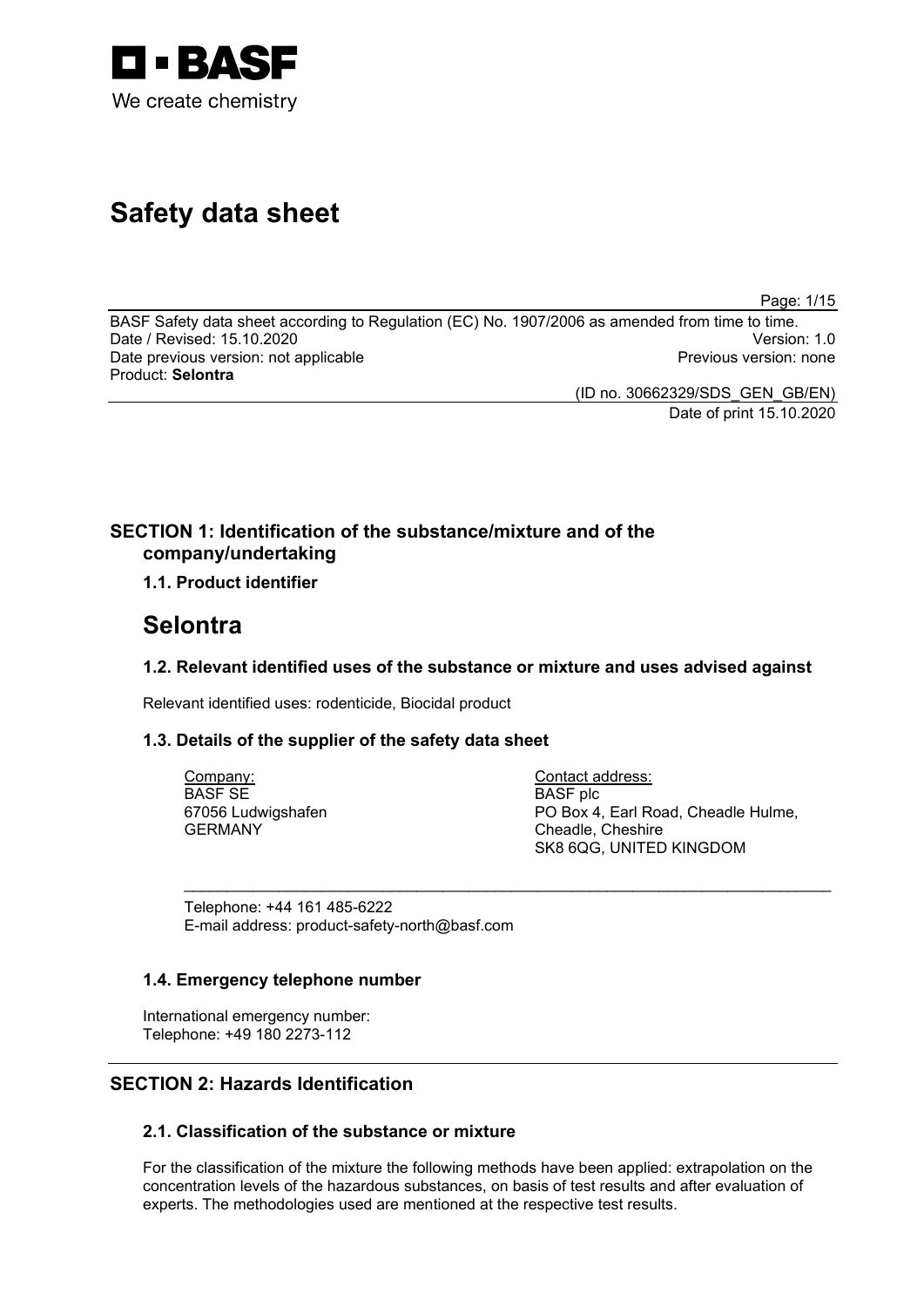BASF Safety data sheet according to Regulation (EC) No. 1907/2006 as amended from time to time. Date / Revised: 15.10.2020<br>Date previous version: not applicable  $\qquad \qquad$   $\qquad \qquad$  Previous version: none Date previous version: not applicable Product: **Selontra**

> (ID no. 30662329/SDS\_GEN\_GB/EN) Date of print 15.10.2020

According to Regulation (EC) No 1272/2008 [CLP]

No need for classification according to GHS criteria for this product.

#### **2.2. Label elements**

Globally Harmonized System (GHS) in accordance with UK regulations.

Precautionary Statement:

| P <sub>101</sub> | If medical advice is needed, have product container or label at hand. |
|------------------|-----------------------------------------------------------------------|
| P <sub>102</sub> | Keep out of reach of children.                                        |

P103 Read carefully and follow all instructions.

The product does not require a hazard warning label in accordance with GHS criteria.

#### **2.3. Other hazards**

According to Regulation (EC) No 1272/2008 [CLP]

See section 12 - Results of PBT and vPvB assessment.

If applicable information is provided in this section on other hazards which do not result in classification but which may contribute to the overall hazards of the substance or mixture. This product is hazardous to mammals, including domesticated animals, and birds. Exposure of nontarget animals should be prevented.

## **SECTION 3: Composition/Information on Ingredients**

#### **3.1. Substances**

Not applicable

#### **3.2. Mixtures**

Chemical nature

Biocidal product, rodenticide, Bait

Contains: colecalciferol (Content (W/W): 0.075 %)

Hazardous ingredients (GHS) according to Regulation (EC) No. 1272/2008

Oils, palm

Page: 2/15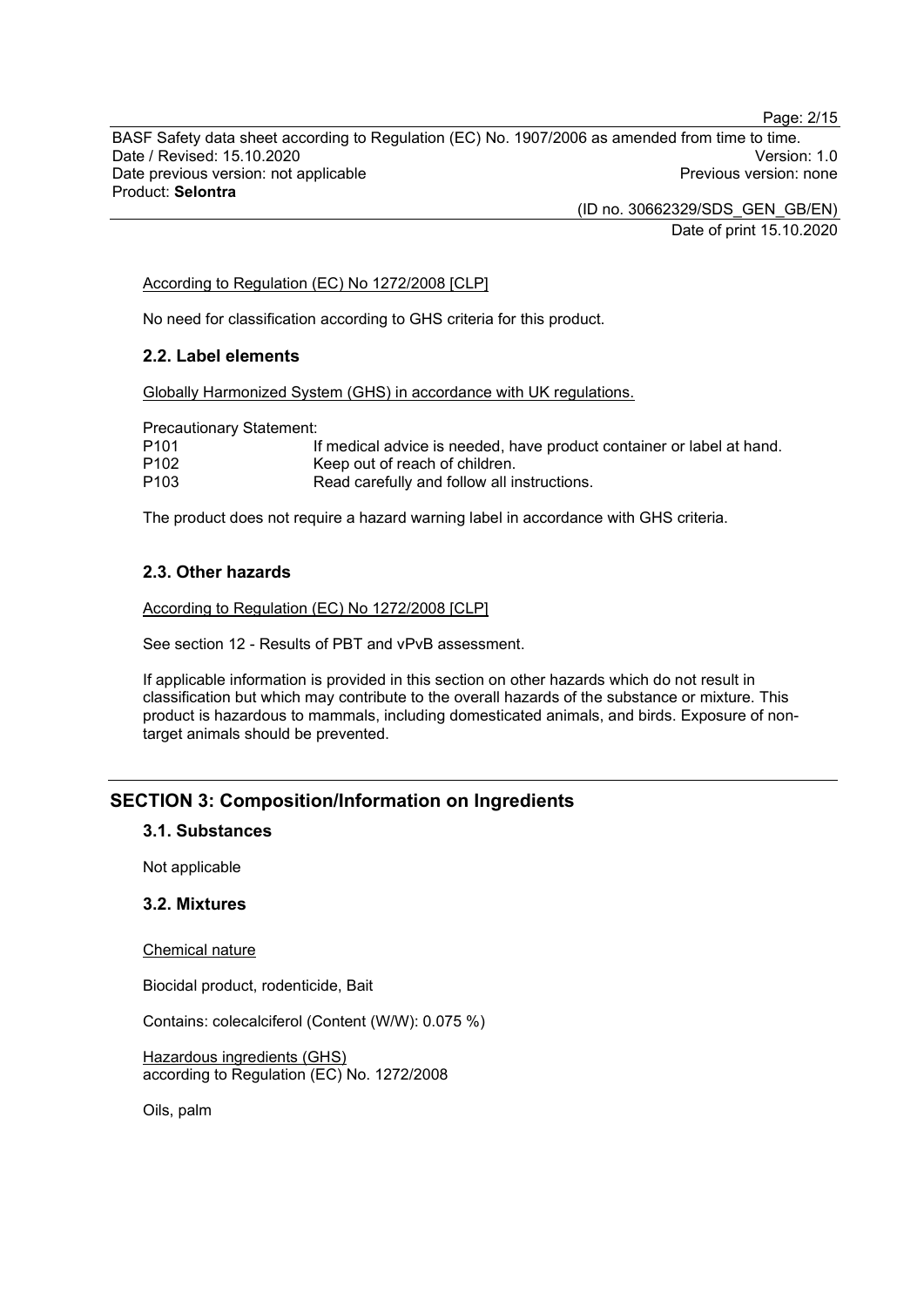Page: 3/15

BASF Safety data sheet according to Regulation (EC) No. 1907/2006 as amended from time to time. Date / Revised: 15.10.2020<br>
Date previous version: not applicable<br>
Date previous version: not applicable<br>
Date previous version: none Date previous version: not applicable Product: **Selontra**

(ID no. 30662329/SDS\_GEN\_GB/EN)

Date of print 15.10.2020

Content (W/W): < 50 % CAS Number: 8002-75-3 EC-Number: 232-316-1

#### Corn oil

Content (W/W): < 30 % CAS Number: 8001-30-7 EC-Number: 232-281-2

#### Sucrose

Content (W/W): < 15 % CAS Number: 57-50-1 EC-Number: 200-334-9

#### Wheat flour

Content (W/W): < 15 % CAS Number: 130498-22-5 EC-Number: 310-127-6

## **SECTION 4: First-Aid Measures**

**4.1. Description of first aid measures**

Remove contaminated clothing.

If inhaled: Keep patient calm, remove to fresh air.

On skin contact: Wash thoroughly with soap and water

On contact with eyes: Wash affected eyes for at least 15 minutes under running water with eyelids held open.

On ingestion: Rinse mouth and then drink 200-300 ml of water.

#### **4.2. Most important symptoms and effects, both acute and delayed**

Symptoms: (Further) symptoms and / or effects are not known so far

Hazards: Chronic overexposure has been reported to cause hypercalcemia.

**4.3. Indication of any immediate medical attention and special treatment needed** Treatment: Treat according to symptoms (decontamination, vital functions), no known specific antidote.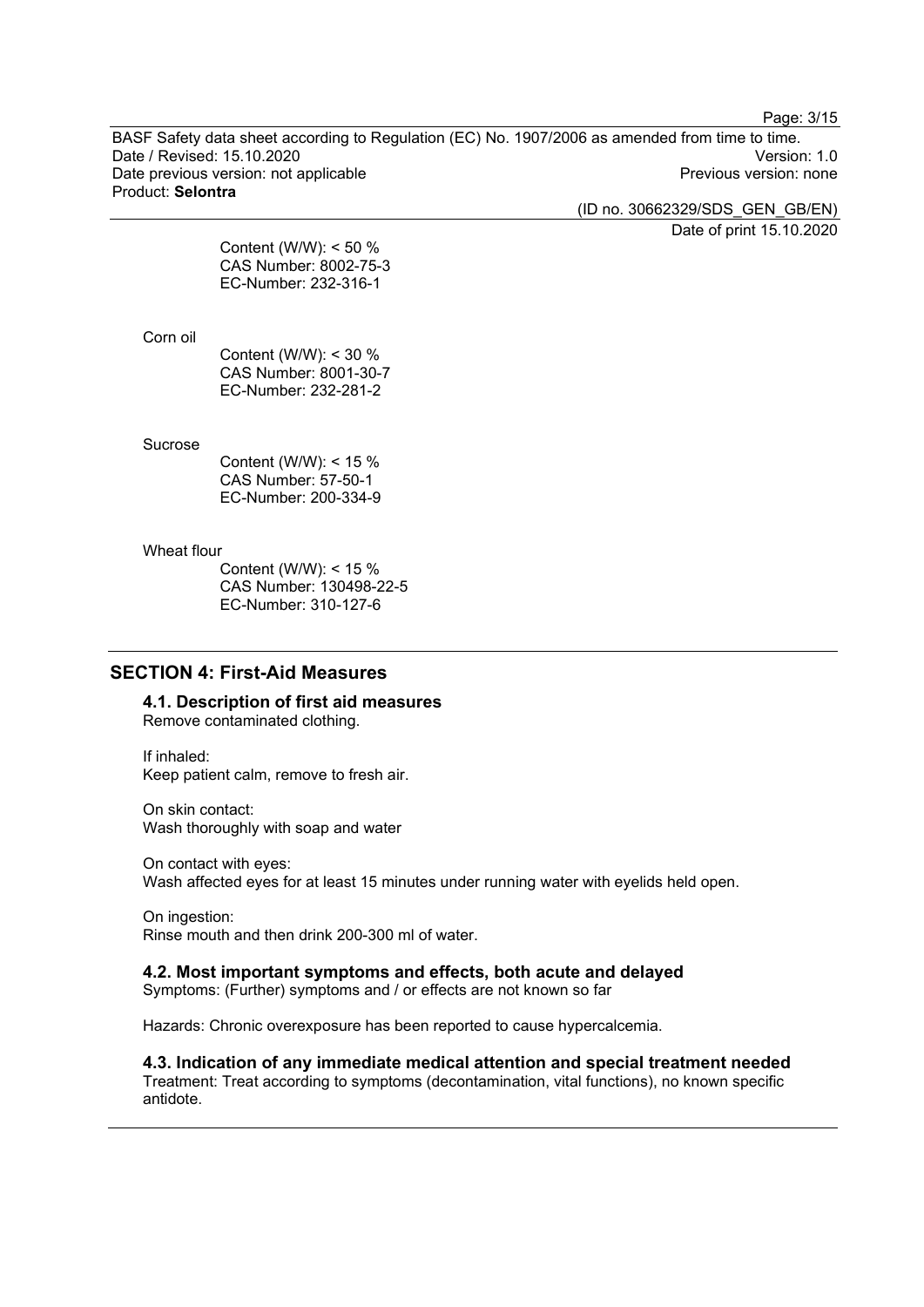Page: 4/15

BASF Safety data sheet according to Regulation (EC) No. 1907/2006 as amended from time to time. Date / Revised: 15.10.2020<br>Date previous version: not applicable  $\qquad \qquad$   $\qquad \qquad$  Previous version: none Date previous version: not applicable Product: **Selontra**

> (ID no. 30662329/SDS\_GEN\_GB/EN) Date of print 15.10.2020

#### **SECTION 5: Fire-Fighting Measures**

#### **5.1. Extinguishing media**

Suitable extinguishing media: water spray, foam, dry powder

Unsuitable extinguishing media for safety reasons: carbon dioxide

#### **5.2. Special hazards arising from the substance or mixture**

Endangering substances: carbon monoxide, Carbon dioxide, nitrogen oxides Advice: The substances/groups of substances mentioned can be released in case of fire.

#### **5.3. Advice for fire-fighters**

Special protective equipment: Wear self-contained breathing apparatus and chemical-protective clothing.

Further information:

In case of fire and/or explosion do not breathe fumes. Keep containers cool by spraying with water if exposed to fire. Collect contaminated extinguishing water separately, do not allow to reach sewage or effluent systems. Dispose of fire debris and contaminated extinguishing water in accordance with official regulations.

## **SECTION 6: Accidental Release Measures**

#### **6.1. Personal precautions, protective equipment and emergency procedures**

Avoid inhalation. Use personal protective clothing. Avoid contact with the skin, eyes and clothing.

#### **6.2. Environmental precautions**

Do not discharge into the subsoil/soil. Do not discharge into drains/surface waters/groundwater.

Do not allow contamination of public drains or surface or ground waters. Inform local water plc if spillage enters drains and the Environment Agency (England & Wales), the Scottish Environmental Protection Agency (Scotland), or the Environment and Heritage Service (Northern Ireland) if it enters surface or ground waters. Keep people and animals away.

#### **6.3. Methods and material for containment and cleaning up**

For small amounts: Contain with dust binding material and dispose of.

For large amounts: Sweep/shovel up.

Avoid raising dust. Dispose of absorbed material in accordance with regulations. Collect waste in suitable containers, which can be labeled and sealed. Clean contaminated floors and objects thoroughly with water and detergents, observing environmental regulations.

#### **6.4. Reference to other sections**

Information regarding exposure controls/personal protection and disposal considerations can be found in section 8 and 13.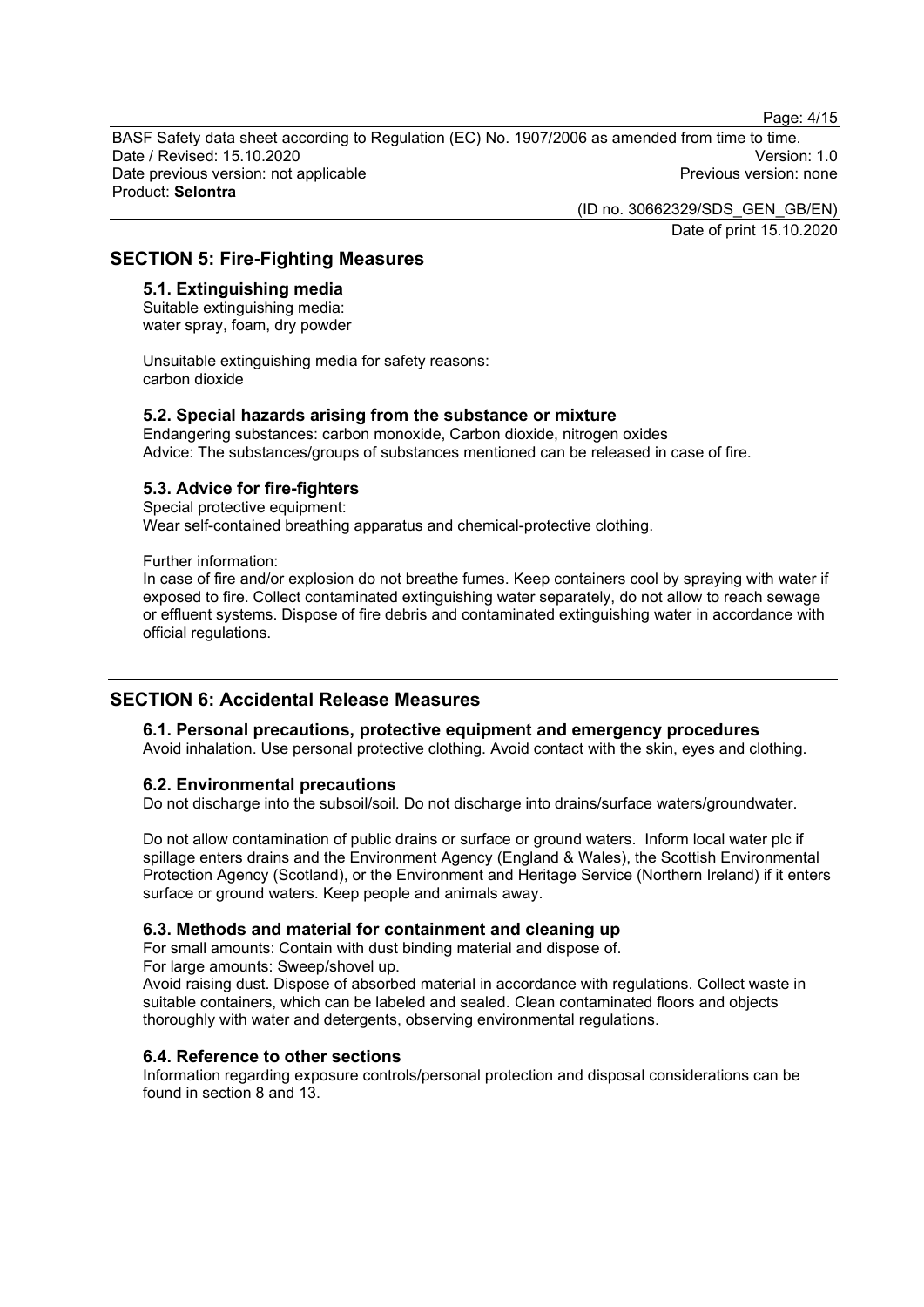Page: 5/15

BASF Safety data sheet according to Regulation (EC) No. 1907/2006 as amended from time to time. Date / Revised: 15.10.2020<br>Date previous version: not applicable  $\qquad \qquad$  Previous version: none Date previous version: not applicable Product: **Selontra**

> (ID no. 30662329/SDS\_GEN\_GB/EN) Date of print 15.10.2020

## **SECTION 7: Handling and Storage**

#### **7.1. Precautions for safe handling**

No special measures necessary if stored and handled correctly. Ensure thorough ventilation of stores and work areas. When using do not eat, drink or smoke. Hands and/or face should be washed before breaks and at the end of the shift.

Do not apply in the open – cover bait points or use bait boxes. If dead and/or dying rats or mice are found during and after the control program, these must be cleared away immediately in order to avoid secondary poisoning phenomena.

Protection against fire and explosion:

No special precautions necessary. The substance/product is non-combustible. Product is not explosive.

#### **7.2. Conditions for safe storage, including any incompatibilities**

Segregate from foods and animal feeds. Odour-sensitive: Segregate from products releasing odours. Further information on storage conditions: Keep only in the original container in a cool, wellventilated place. Keep container dry. Keep away from heat. Protect from direct sunlight. Protect against moisture.

#### **7.3. Specific end use(s)**

For the relevant identified use(s) listed in Section 1 the advice mentioned in this section 7 is to be observed.

## **SECTION 8: Exposure Controls/Personal Protection**

#### **8.1. Control parameters**

Components with occupational exposure limits

57-50-1: Sucrose

STEL value 20 mg/m3 (WEL/EH 40 (UK)) TWA value 10 mg/m3 (WEL/EH 40 (UK))

Refer to the current edition of HSE Guidance Note EH40 Occupational Exposure Limits (United Kingdom). For normal use and handling refer to the product label/leaflet. In all other cases the following apply.

#### **8.2. Exposure controls**

Personal protective equipment

Respiratory protection: Respiratory protection not required.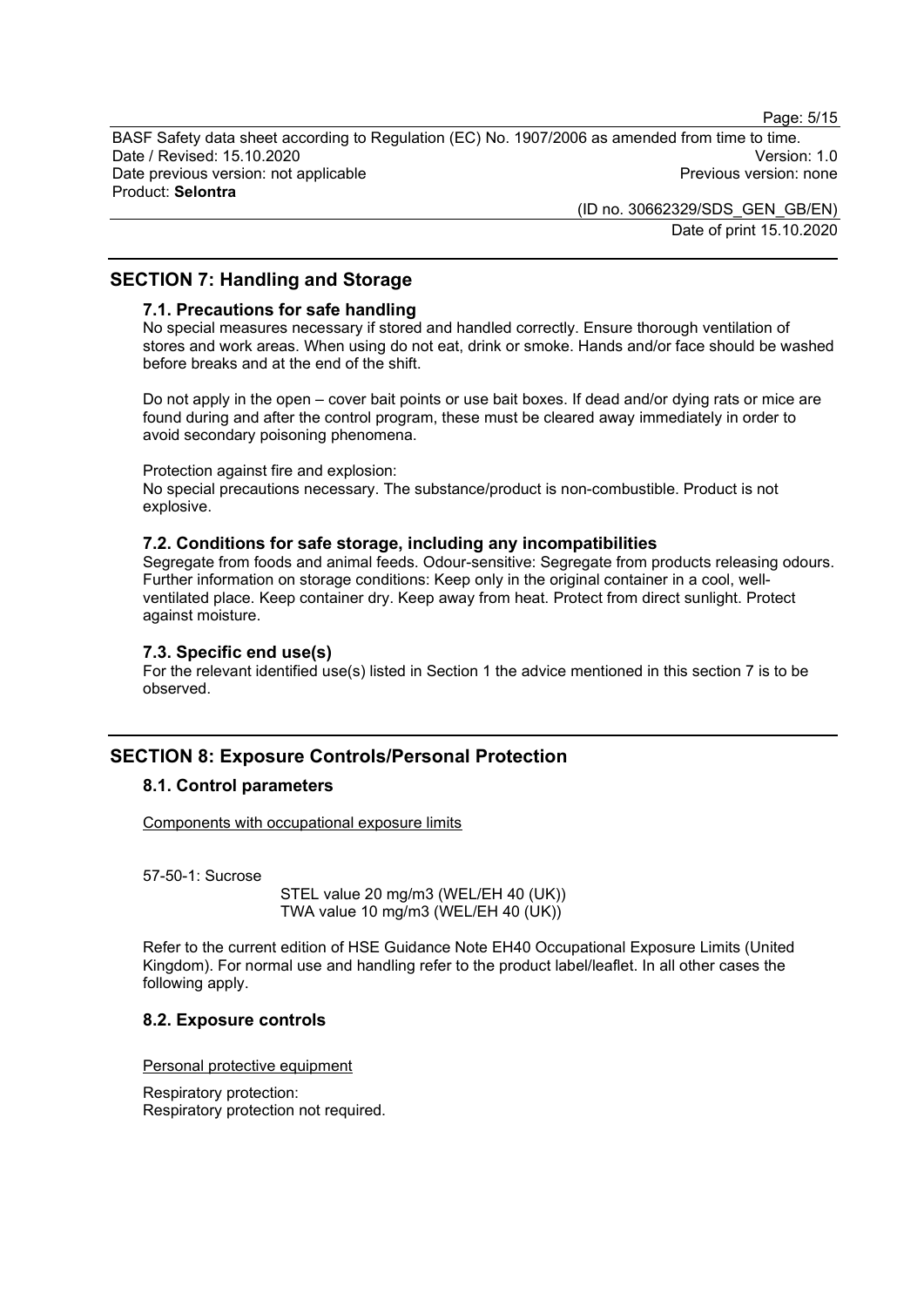Page: 6/15

BASF Safety data sheet according to Regulation (EC) No. 1907/2006 as amended from time to time. Date / Revised: 15.10.2020<br>Date previous version: not applicable  $\qquad \qquad$  Previous version: none Date previous version: not applicable Product: **Selontra**

(ID no. 30662329/SDS\_GEN\_GB/EN)

Date of print 15.10.2020

#### Hand protection:

Protective gloves (EN 374) are required for the safe handling of this product and are also recommended for protection against rodent-borne diseases.

e.g. nitrile rubber (0.4 mm), chloroprene rubber (0.5 mm), polyvinylchloride (0.7 mm) and other Manufacturer's directions for use should be observed because of great diversity of types.

#### Eye protection:

Required when there is a risk of eye contact., Safety glasses with side-shields (frame goggles) (e.g. EN 166)

#### Body protection:

Body protection must be chosen depending on activity and possible exposure, e.g. apron, protecting boots, chemical-protection suit (according to EN 14605 in case of splashes or EN ISO 13982 in case of dust).

#### General safety and hygiene measures

Handle in accordance with good industrial hygiene and safety practice. Wearing of closed work clothing is recommended. Store work clothing separately. Keep away from food, drink and animal feeding stuffs.

## **SECTION 9: Physical and Chemical Properties**

#### **9.1. Information on basic physical and chemical properties**

| Form:             | solid                                                                              |
|-------------------|------------------------------------------------------------------------------------|
| Colour:           | grey to green                                                                      |
| Odour:            | sweetish, faint odour                                                              |
| Odour threshold:  |                                                                                    |
| pH value:         | Not determined due to potential<br>health hazard by inhalation.<br>approx. $5 - 7$ |
|                   | (1 %(m), 20 °C)                                                                    |
|                   | (as suspension)                                                                    |
| Melting point:    |                                                                                    |
|                   | The product has not been tested.                                                   |
| Boiling point:    |                                                                                    |
|                   | The product has not been tested.                                                   |
| Flash point:      |                                                                                    |
|                   | not applicable, the product is a solid                                             |
| Evaporation rate: |                                                                                    |
|                   | not applicable                                                                     |
| Flammability:     | not highly flammable                                                               |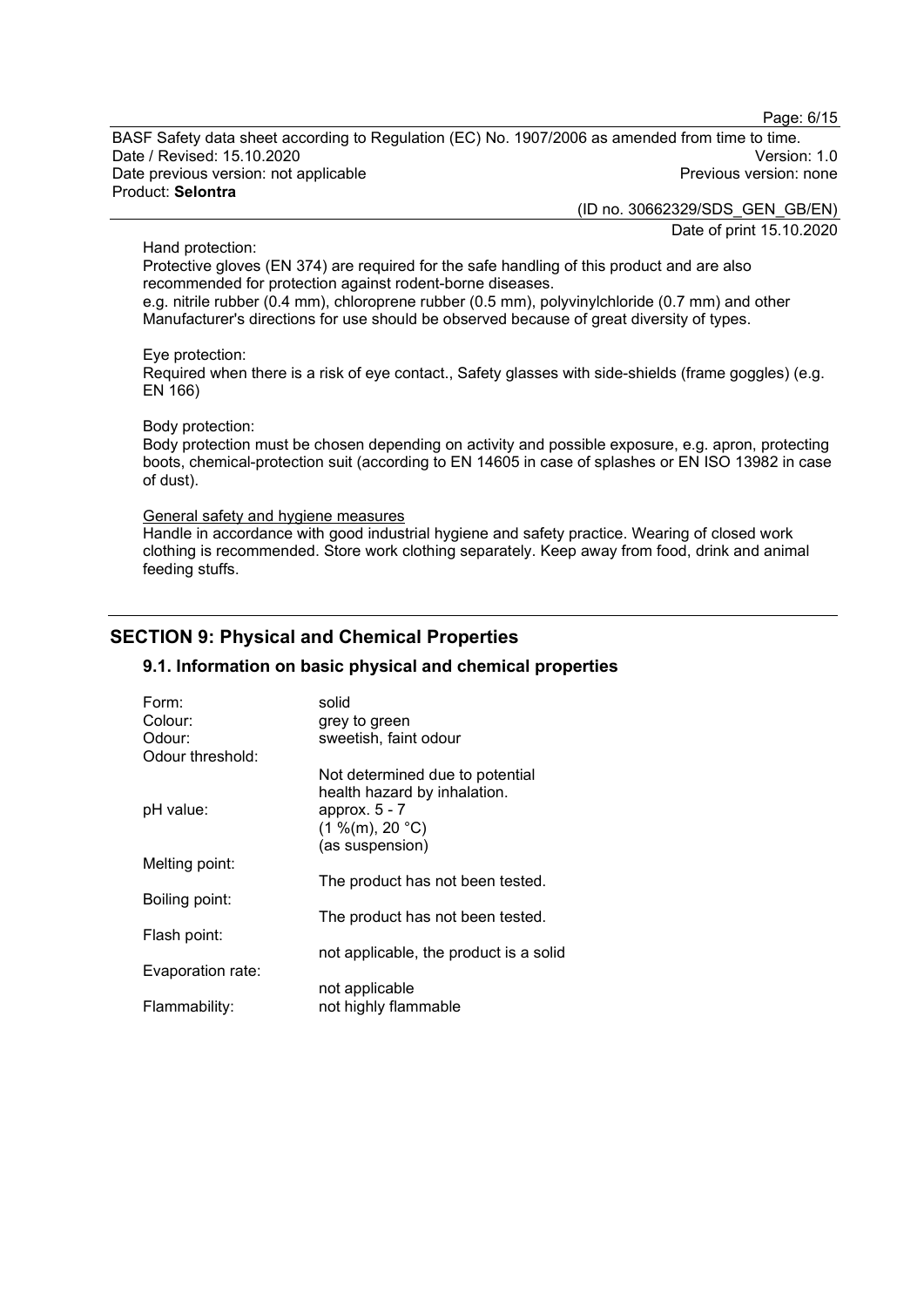BASF Safety data sheet according to Regulation (EC) No. 1907/2006 as amended from time to time. Date / Revised: 15.10.2020<br>Date previous version: not applicable  $\qquad \qquad$   $\qquad \qquad$  Previous version: none Date previous version: not applicable Product: **Selontra**

Page: 7/15

(ID no. 30662329/SDS\_GEN\_GB/EN) Date of print 15.10.2020 Lower explosion limit: As a result of our experience with this product and our knowledge of its composition we do not expect any hazard as long as the product is used appropriately and in accordance with the intended use. Upper explosion limit: As a result of our experience with this product and our knowledge of its composition we do not expect any hazard as long as the product is used appropriately and in accordance with the intended use. Vapour pressure: not applicable Density: approx. 1.32 g/cm3  $(20 °C)$ Relative vapour density (air): not applicable Solubility in water: Partitioning coefficient n-octanol/water (log Kow): The statements are based on the properties of the individual components. *Information on: Sucrose Partitioning coefficient n-octanol/water (log Kow): -3.27 Literature data.* ---------------------------------- Self ignition: Temperature: 318.0 °C (Method: Regulation 440/2008/EC, A.16) Thermal decomposition: 180 °C, 270 kJ/kg, (DSC (OECD 113)) (onset temperature) 280 °C, 30 kJ/kg, (DSC (OECD 113)) (onset temperature) Not a substance liable to self-decomposition according to UN transport regulations, class 4.1. Viscosity, dynamic: not applicable, the product is a solid Explosion hazard: not explosive<br>Fire promoting properties: not fire-propagating Fire promoting properties: not fire-propagating (Regulation 440/2008/EC, A.17)

#### **9.2. Other information**

| Self heating ability: | It is not a substance capable of    |
|-----------------------|-------------------------------------|
|                       | spontaneous heating according to    |
|                       | UN transport regulations class 4.2. |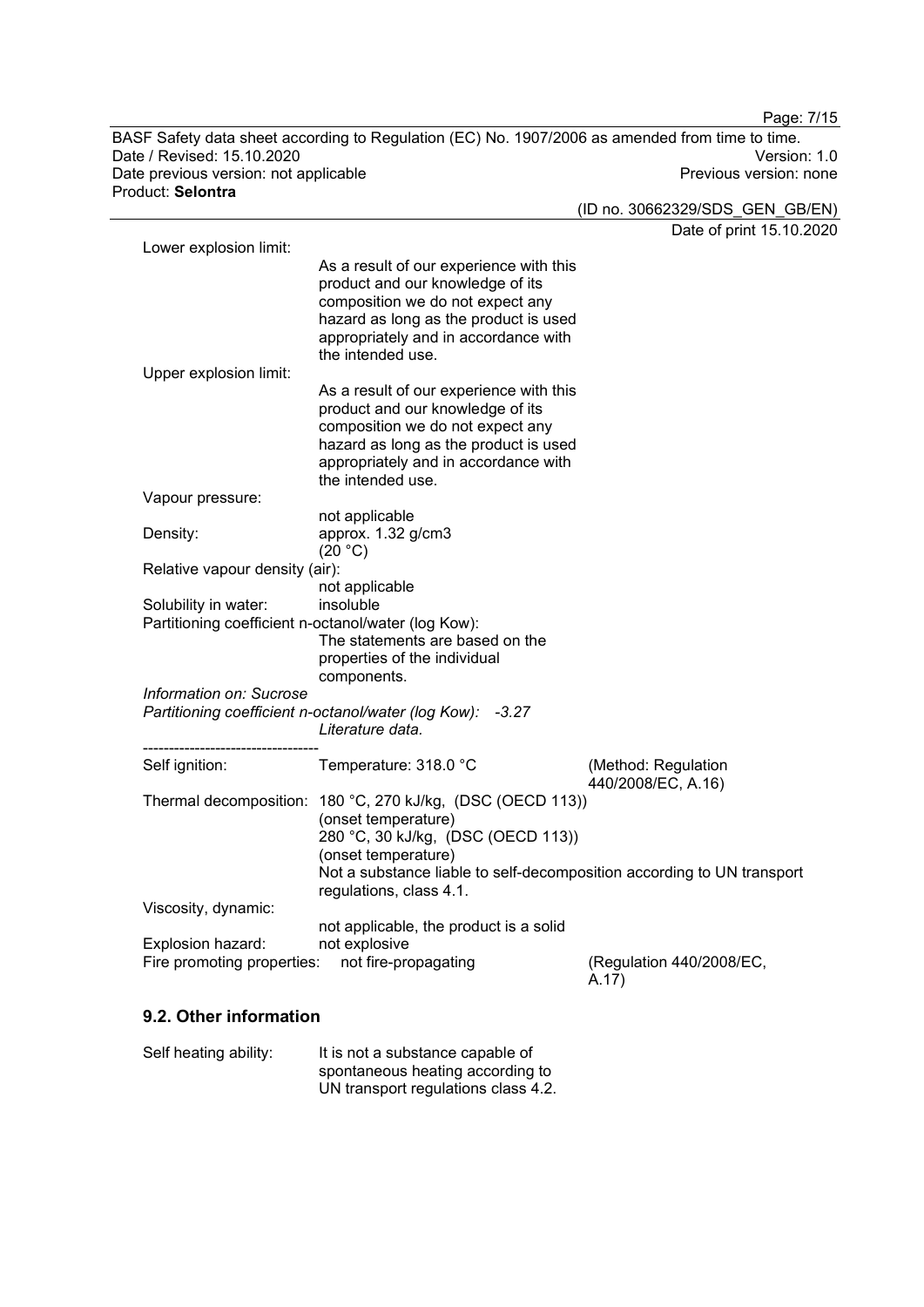Page: 8/15

BASF Safety data sheet according to Regulation (EC) No. 1907/2006 as amended from time to time. Date / Revised: 15.10.2020<br>Date previous version: not applicable  $\qquad \qquad$  Previous version: none Date previous version: not applicable Product: **Selontra**

(ID no. 30662329/SDS\_GEN\_GB/EN)

Date of print 15.10.2020

SADT:  $> 75 \degree C$ 

Heat accumulation / Dewar 500 ml (SADT, UN-Test H.4, 28.4.4)

## **SECTION 10: Stability and Reactivity**

#### **10.1. Reactivity**

No hazardous reactions if stored and handled as prescribed/indicated.

#### **10.2. Chemical stability**

The product is stable if stored and handled as prescribed/indicated.

#### **10.3. Possibility of hazardous reactions**

No hazardous reactions if stored and handled as prescribed/indicated.

#### **10.4. Conditions to avoid**

See SDS section 7 - Handling and storage.

#### **10.5. Incompatible materials**

Substances to avoid: strong oxidizing agents, strong bases, strong acids

#### **10.6. Hazardous decomposition products**

Hazardous decomposition products: No hazardous decomposition products if stored and handled as prescribed/indicated.

## **SECTION 11: Toxicological Information**

## **11.1. Information on toxicological effects**

Acute toxicity

Assessment of acute toxicity: Virtually nontoxic after a single skin contact. Virtually nontoxic by inhalation. Virtually nontoxic after a single ingestion.

Experimental/calculated data: LD50 rat (oral): > 5,000 mg/kg (OECD Guideline 425) No mortality was observed.

LC50 rat (by inhalation): Not inhalable due to the physico-chemical properties of the product.

LD50 rat (dermal): > 5,000 mg/kg No mortality was observed.

Irritation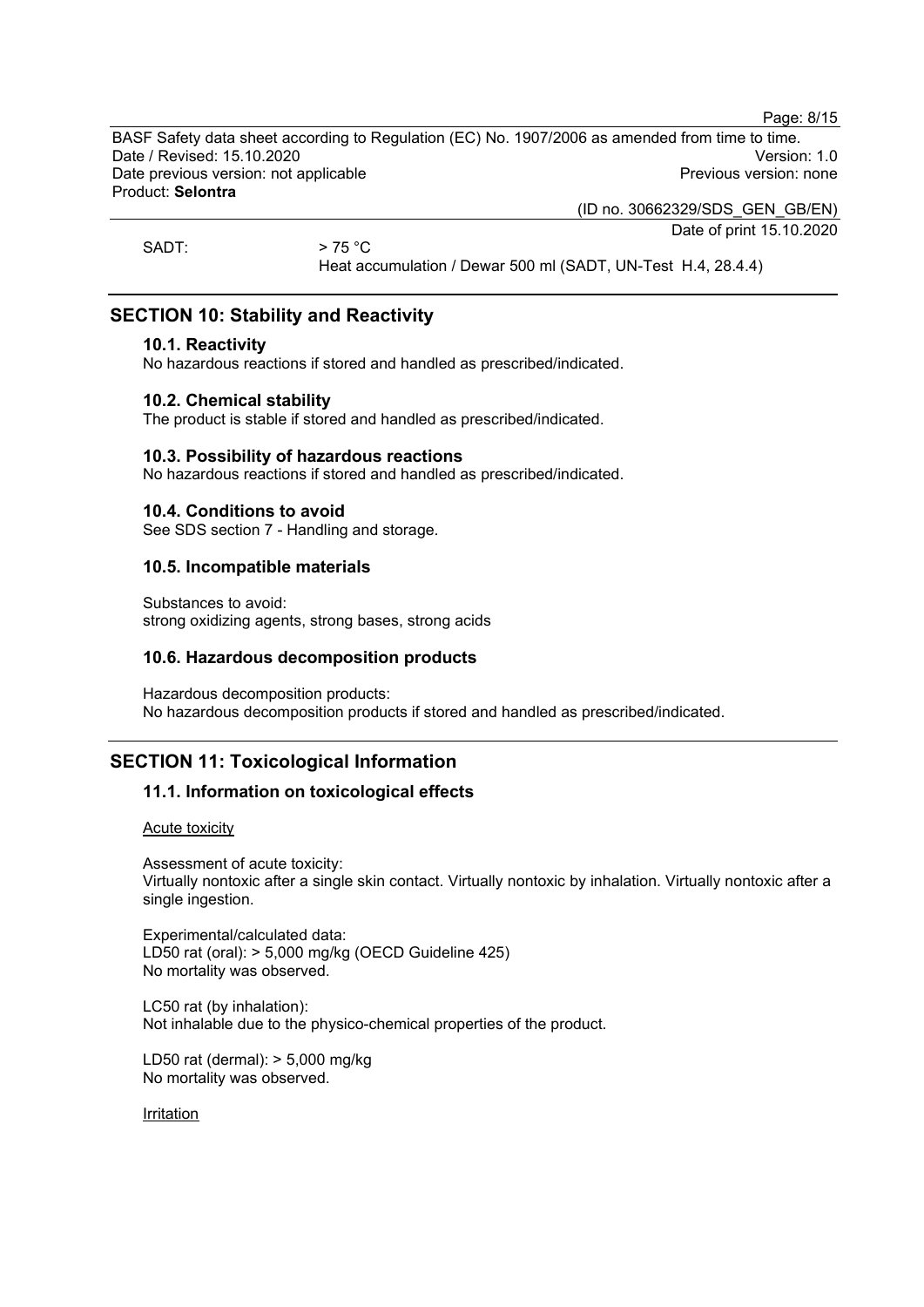Page: 9/15

BASF Safety data sheet according to Regulation (EC) No. 1907/2006 as amended from time to time. Date / Revised: 15.10.2020<br>Date previous version: not applicable  $\qquad \qquad$   $\qquad \qquad$  Previous version: none Date previous version: not applicable Product: **Selontra**

(ID no. 30662329/SDS\_GEN\_GB/EN)

Date of print 15.10.2020

Assessment of irritating effects: Not irritating to the eyes. Not irritating to the skin.

Experimental/calculated data: Skin corrosion/irritation rabbit: non-irritant

Serious eye damage/irritation rabbit: non-irritant

#### Respiratory/Skin sensitization

Assessment of sensitization: There is no evidence of a skin-sensitizing potential.

Experimental/calculated data: Buehler test guinea pig: Non-sensitizing.

#### Germ cell mutagenicity

Assessment of mutagenicity:

The product has not been tested. The statement has been derived from the properties of the individual components. Mutagenicity tests revealed no genotoxic potential.

#### **Carcinogenicity**

Assessment of carcinogenicity: The product has not been tested. The statement has been derived from the properties of the individual components.

*Information on: Corn oil Assessment of carcinogenicity: A carcinogenic potential cannot be excluded after prolonged exposure to concentrations which can cause organic toxicity.*

*The substance showed tumor-promoting activity in rodents when given at high doses in the diet after pretreatment with a carcinogenic substance.* ----------------------------------

#### Reproductive toxicity

Assessment of reproduction toxicity: The product has not been tested. The statement has been derived from the properties of the individual components. The results of animal studies gave no indication of a fertility impairing effect.

Developmental toxicity

Assessment of teratogenicity: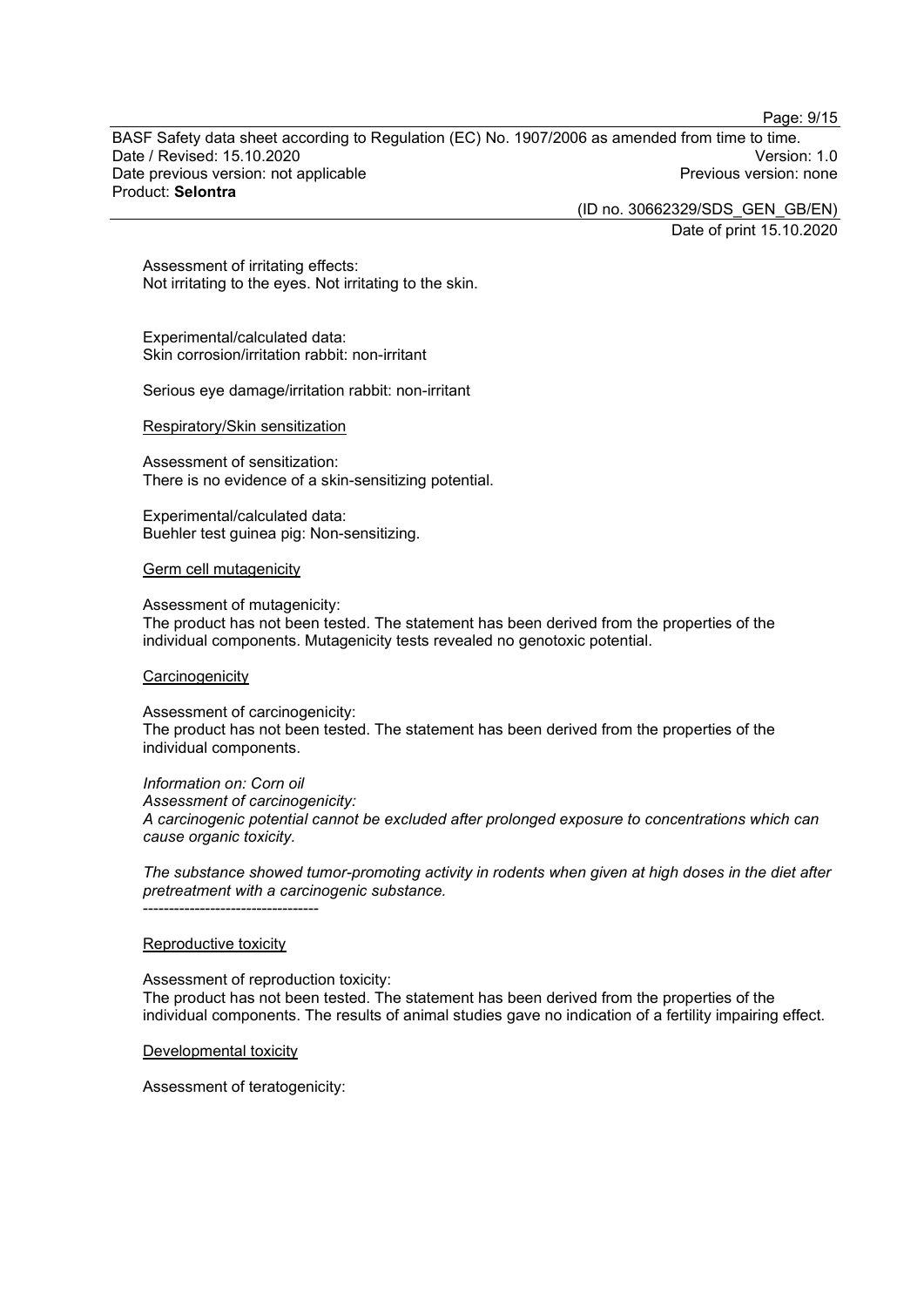Page: 10/15

BASF Safety data sheet according to Regulation (EC) No. 1907/2006 as amended from time to time. Date / Revised: 15.10.2020<br>Date previous version: not applicable  $\qquad \qquad$   $\qquad \qquad$  Previous version: none Date previous version: not applicable Product: **Selontra**

(ID no. 30662329/SDS\_GEN\_GB/EN)

Date of print 15.10.2020

The product has not been tested. The statement has been derived from the properties of the individual components. Animal studies gave no indication of a developmental toxic effect at doses that were not toxic to the parental animals.

Specific target organ toxicity (single exposure)

Assessment of STOT single:

Based on the available information there is no specific target organ toxicity to be expected after a single exposure.

Remarks: The product has not been tested. The statement has been derived from the properties of the individual components.

Repeated dose toxicity and Specific target organ toxicity (repeated exposure)

Assessment of repeated dose toxicity: The product has not been tested. The statement has been derived from the properties of the individual components.

*Information on: Corn oil Assessment of repeated dose toxicity: Repeated exposure to large quantities may affect certain organs.*

*No adverse effects were observed after repeated inhalative exposure in animal studies.*

----------------------------------

Aspiration hazard

The product has not been tested. The statement has been derived from the properties of the individual components. No aspiration hazard expected.

Other relevant toxicity information

Misuse can be harmful to health.

## **SECTION 12: Ecological Information**

#### **12.1. Toxicity**

Assessment of aquatic toxicity: There is a high probability that the product is not acutely harmful to aquatic organisms. The product has not been tested. The statement has been derived from the properties of the individual components.

*Information on: Corn oil Toxicity to fish: LC0 3,000 mg/l, Leuciscus idus (OECD 203; ISO 7346; 92/69/EEC, C.1)*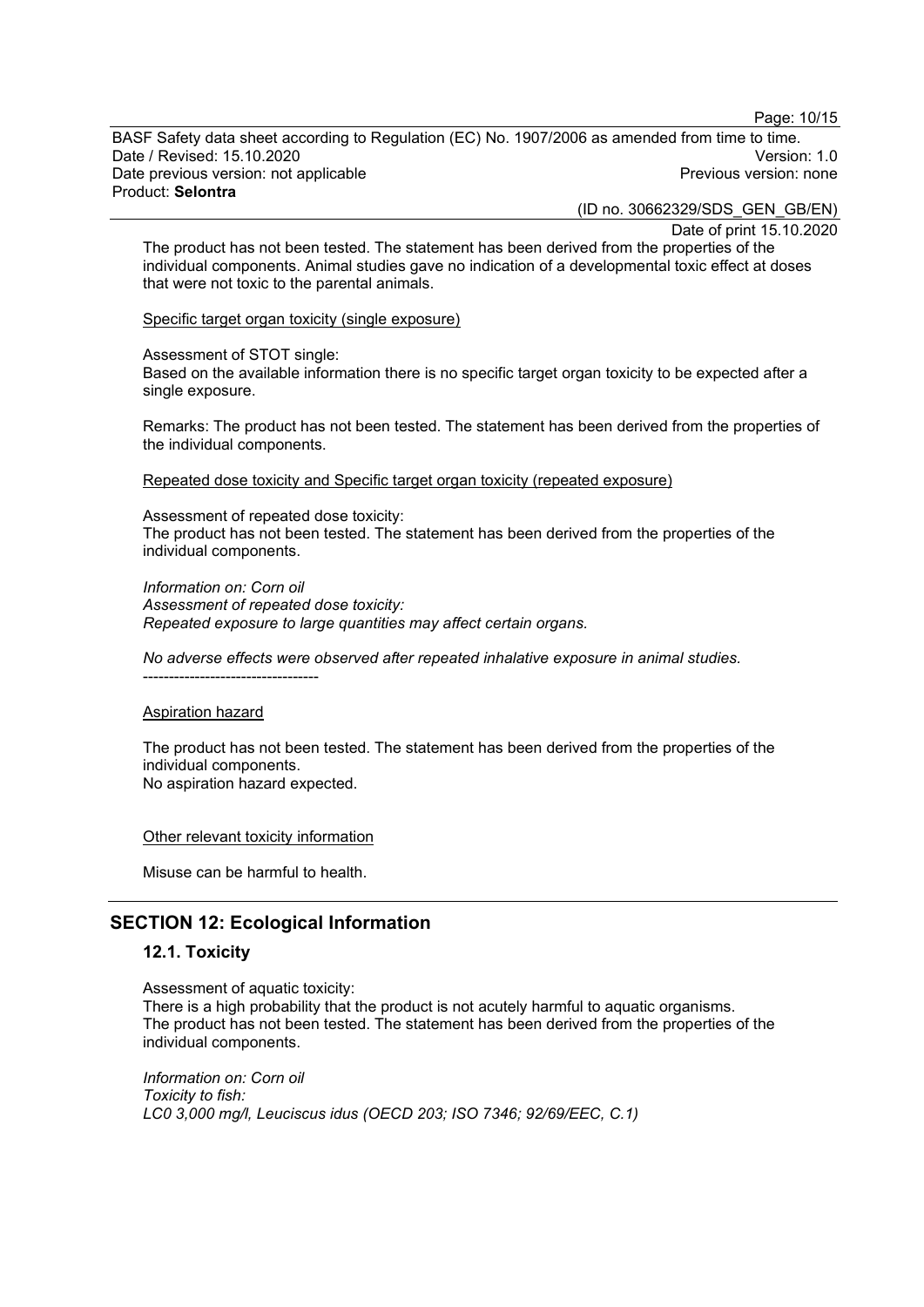Page: 11/15

BASF Safety data sheet according to Regulation (EC) No. 1907/2006 as amended from time to time. Date / Revised: 15.10.2020<br>Date previous version: not applicable  $\qquad \qquad$   $\qquad \qquad$  Previous version: none Date previous version: not applicable Product: **Selontra**

(ID no. 30662329/SDS\_GEN\_GB/EN)

Date of print 15.10.2020

*The product has not been tested. The statement has been derived from substances/products of a similar structure or composition. Analogous: Assessment derived from products with similar chemical character.*

----------------------------------

Assessment of terrestrial toxicity: Hazardous to birds and mammals.

#### **12.2. Persistence and degradability**

Assessment biodegradation and elimination (H2O): The product has not been tested. The statement has been derived from the properties of the individual components.

*Information on: Corn oil Assessment biodegradation and elimination (H2O): Readily biodegradable (according to OECD criteria).*

*Information on: Oils, palm Assessment biodegradation and elimination (H2O): Readily biodegradable.*

----------------------------------

#### **12.3. Bioaccumulative potential**

Assessment bioaccumulation potential: The product has not been tested. The statement has been derived from the properties of the individual components.

*Information on: Sucrose Assessment bioaccumulation potential: Because of the n-octanol/water distribution coefficient (log Pow) accumulation in organisms is not to be expected.*

*Information on: Wheat flour Assessment bioaccumulation potential: Significant accumulation in organisms is not to be expected.* ----------------------------------

## **12.4. Mobility in soil**

Assessment transport between environmental compartments: Adsorption in soil: No data available. The product has not been tested. The statement has been derived from the properties of the individual components.

#### **12.5. Results of PBT and vPvB assessment**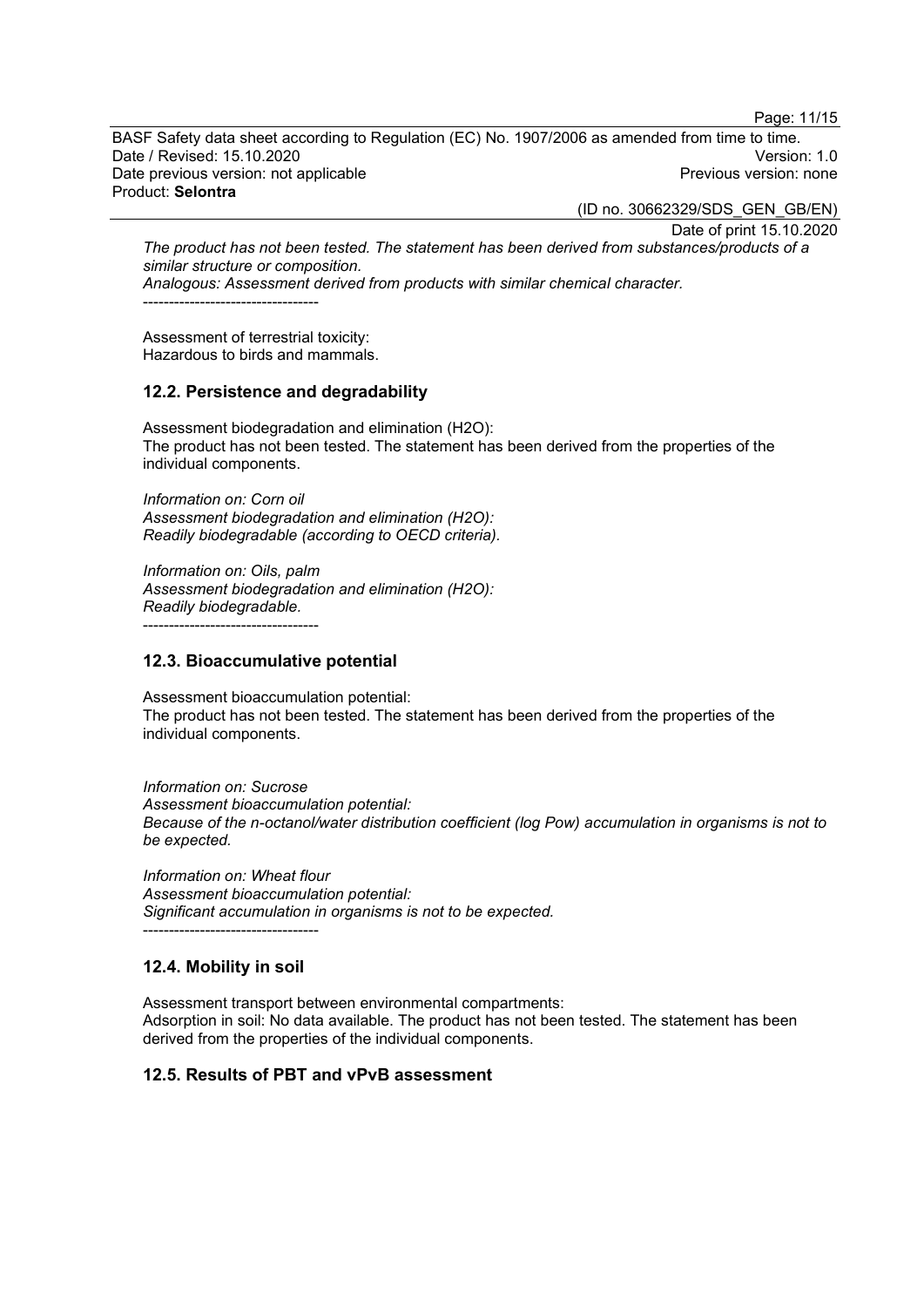Page: 12/15

BASF Safety data sheet according to Regulation (EC) No. 1907/2006 as amended from time to time. Date / Revised: 15.10.2020<br>Date previous version: not applicable  $\qquad \qquad$   $\qquad \qquad$  Previous version: none Date previous version: not applicable Product: **Selontra**

(ID no. 30662329/SDS\_GEN\_GB/EN)

Date of print 15.10.2020

The product does not contain a substance fulfilling the PBT (persistent/bioaccumulative/toxic) criteria or the vPvB (very persistent/very bioaccumulative) criteria.

#### **12.6. Other adverse effects**

The product does not contain substances that are listed in Regulation (EC) 1005/2009 on substances that deplete the ozone layer.

#### **12.7. Additional information**

Other ecotoxicological advice: Must not be discharged into the environment.

## **SECTION 13: Disposal Considerations**

#### **13.1. Waste treatment methods**

Must be disposed of or incinerated in accordance with local regulations.

The UK Environmental Protection (Duty of Care) Regulations (EP) and amendments should be noted (United Kingdom).

Contaminated packaging: Contaminated packaging should be emptied as far as possible and disposed of in the same manner as the substance/product.

## **SECTION 14: Transport Information**

#### **Land transport**

ADR

| UN number:<br>UN proper shipping name: | Not classified as a dangerous good under transport regulations<br>Not applicable<br>Not applicable |
|----------------------------------------|----------------------------------------------------------------------------------------------------|
| Transport hazard class(es):            | Not applicable                                                                                     |
| Packing group:                         | Not applicable                                                                                     |
| Environmental hazards:                 | Not applicable                                                                                     |
| Special precautions for<br>user        | None known                                                                                         |
| <b>RID</b>                             |                                                                                                    |
| UN number:<br>UN proper shipping name: | Not classified as a dangerous good under transport regulations<br>Not applicable<br>Not applicable |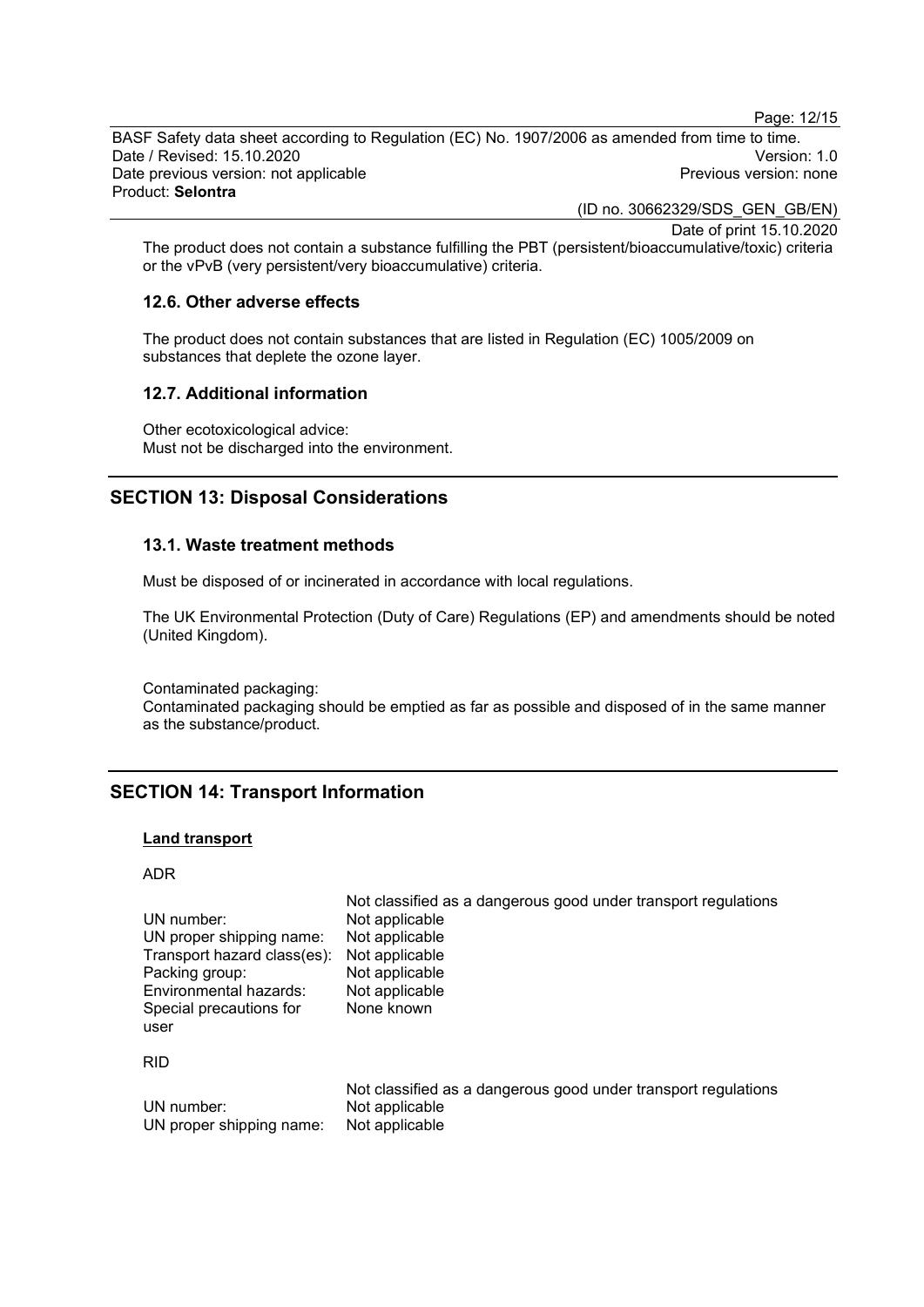Page: 13/15

BASF Safety data sheet according to Regulation (EC) No. 1907/2006 as amended from time to time. Date / Revised: 15.10.2020<br>Date previous version: not applicable  $\overline{a}$  and  $\overline{a}$  are  $\overline{a}$  and  $\overline{a}$  are  $\overline{a}$  are  $\overline{a}$  and  $\overline{a}$  are  $\overline{a}$  are  $\overline{a}$  are  $\overline{a}$  and  $\overline{a}$  are  $\overline{a}$  are Date previous version: not applicable Product: **Selontra**

(ID no. 30662329/SDS\_GEN\_GB/EN)

Date of print 15.10.2020

| Transport hazard class(es): | Not applicable |
|-----------------------------|----------------|
| Packing group:              | Not applicable |
| Environmental hazards:      | Not applicable |
| Special precautions for     | None known     |
| user                        |                |

#### **Inland waterway transport** ADN

|                                            | Not classified as a dangerous good under transport regulations |
|--------------------------------------------|----------------------------------------------------------------|
| UN number:                                 | Not applicable                                                 |
| UN proper shipping name:                   | Not applicable                                                 |
| Transport hazard class(es): Not applicable |                                                                |
| Packing group:                             | Not applicable                                                 |
| Environmental hazards:                     | Not applicable                                                 |
| Special precautions for                    | None known                                                     |
| user:                                      |                                                                |

Transport in inland waterway vessel Not evaluated

#### **Sea transport**

#### IMDG

|                                            | Not classified as a dangerous good under transport regulations |
|--------------------------------------------|----------------------------------------------------------------|
| UN number:                                 | Not applicable                                                 |
| UN proper shipping name:                   | Not applicable                                                 |
| Transport hazard class(es): Not applicable |                                                                |
| Packing group:                             | Not applicable                                                 |
| Environmental hazards:                     | Not applicable                                                 |
| Special precautions for                    | None known                                                     |
| user                                       |                                                                |

#### **Air transport**

#### IATA/ICAO

|                                            | Not classified as a dangerous good under transport regulations |
|--------------------------------------------|----------------------------------------------------------------|
| UN number:                                 | Not applicable                                                 |
| UN proper shipping name:                   | Not applicable                                                 |
| Transport hazard class(es): Not applicable |                                                                |
| Packing group:                             | Not applicable                                                 |
| Environmental hazards:                     | Not applicable                                                 |
| Special precautions for                    | None known                                                     |
|                                            |                                                                |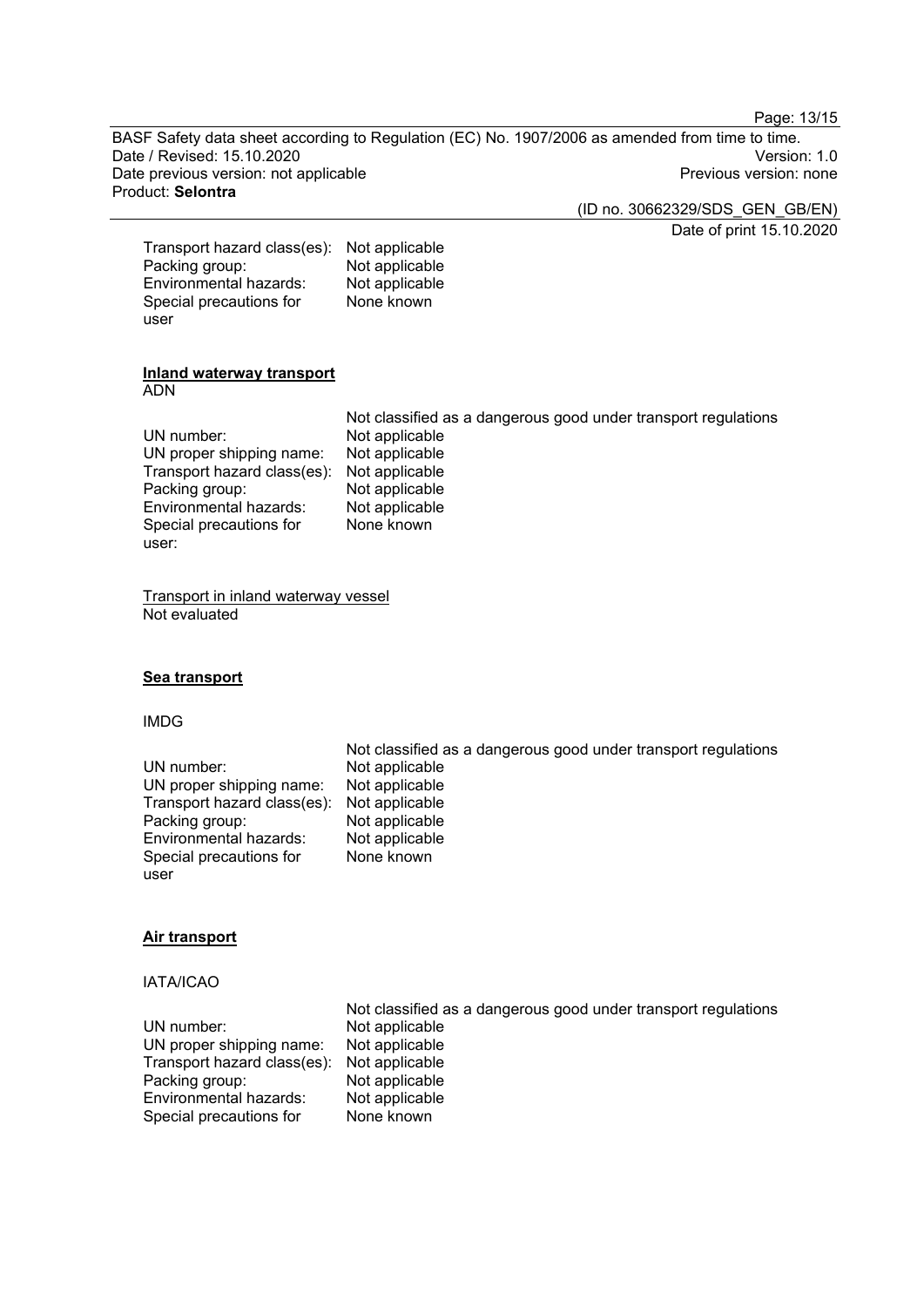Page: 14/15

BASF Safety data sheet according to Regulation (EC) No. 1907/2006 as amended from time to time. Date / Revised: 15.10.2020<br>Date previous version: not applicable  $\qquad \qquad$   $\qquad \qquad$  Previous version: none Date previous version: not applicable Product: **Selontra**

(ID no. 30662329/SDS\_GEN\_GB/EN)

Date of print 15.10.2020

user

#### **14.1. UN number**

See corresponding entries for "UN number" for the respective regulations in the tables above.

#### **14.2. UN proper shipping name**

See corresponding entries for "UN proper shipping name" for the respective regulations in the tables above.

#### **14.3. Transport hazard class(es)**

See corresponding entries for "Transport hazard class(es)" for the respective regulations in the tables above.

#### **14.4. Packing group**

See corresponding entries for "Packing group" for the respective regulations in the tables above.

#### **14.5. Environmental hazards**

See corresponding entries for "Environmental hazards" for the respective regulations in the tables above.

#### **14.6. Special precautions for user**

See corresponding entries for "Special precautions for user" for the respective regulations in the tables above.

#### **14.7. Transport in bulk according to Annex II of MARPOL and the IBC Code**

| Not evaluated |
|---------------|
| Not evaluated |
| Not evaluated |
| Not evaluated |
| Not evaluated |
|               |

## **SECTION 15: Regulatory Information**

#### **15.1. Safety, health and environmental regulations/legislation specific for the substance or mixture**

Directive 2012/18/EU - Control of Major Accident Hazards involving dangerous substances (EU): Listed in above regulation: no

If other regulatory information applies that is not already provided elsewhere in this safety data sheet, then it is described in this subsection.

The data should be considered when making any assessment under the Control of Substances Hazardous to Health Regulations (COSHH), and related guidance, for example, 'COSHH Essentials' (United Kingdom).